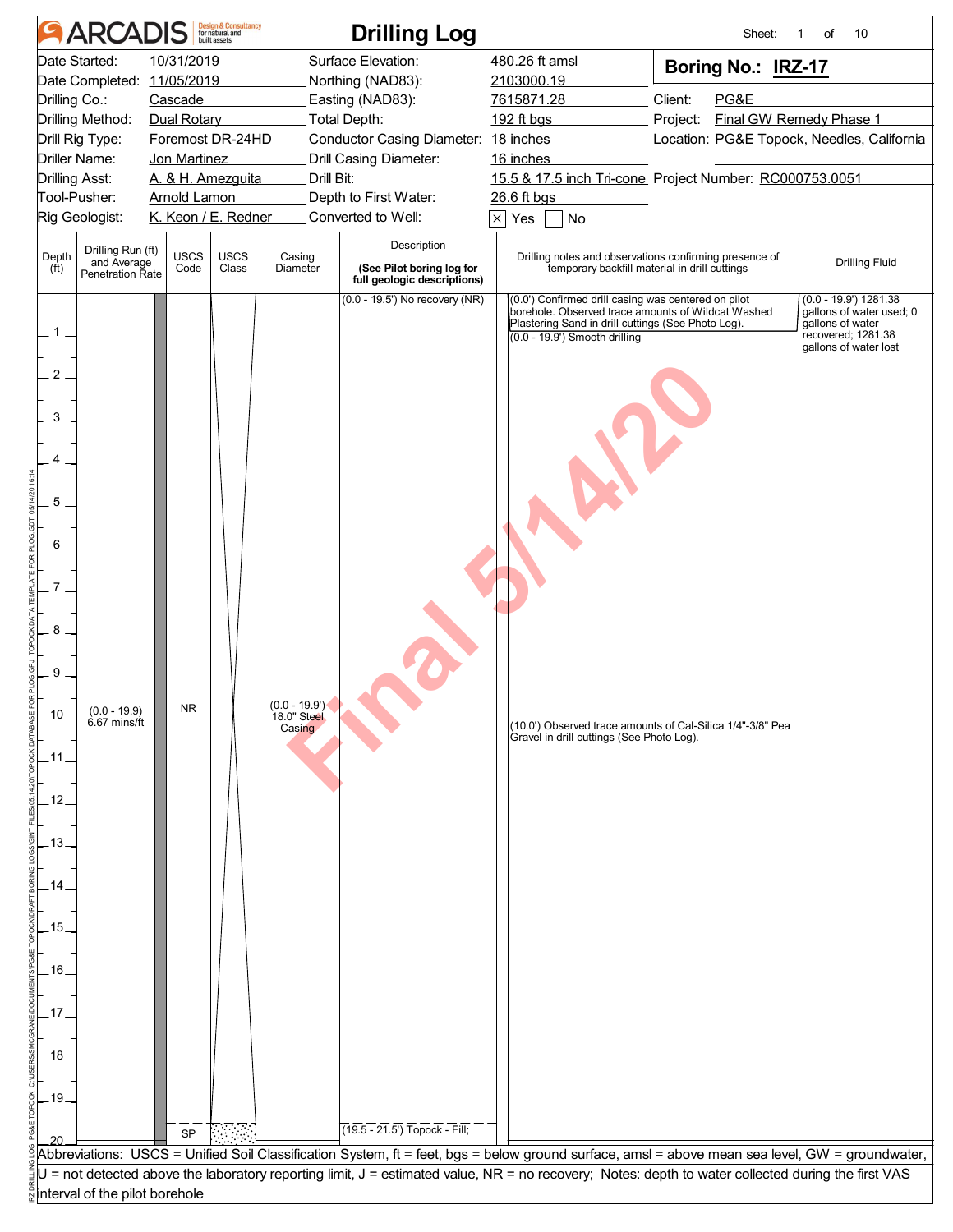| <b>ARCADIS</b>                                                                     |                                                    | <b>Design &amp; Consultancy</b><br>for natural and | <b>Drilling Log</b>                                                                                                                      |                                                                                                                                                    | Sheet:                                     | 2<br>10<br>of                                                                                                             |
|------------------------------------------------------------------------------------|----------------------------------------------------|----------------------------------------------------|------------------------------------------------------------------------------------------------------------------------------------------|----------------------------------------------------------------------------------------------------------------------------------------------------|--------------------------------------------|---------------------------------------------------------------------------------------------------------------------------|
| Date Started:                                                                      | 10/31/2019<br>Surface Elevation:<br>480.26 ft amsl |                                                    |                                                                                                                                          | Boring No.: IRZ-17                                                                                                                                 |                                            |                                                                                                                           |
| Date Completed: 11/05/2019                                                         |                                                    |                                                    | Northing (NAD83):                                                                                                                        | 2103000.19                                                                                                                                         |                                            |                                                                                                                           |
| Drilling Co.:                                                                      | Cascade                                            |                                                    | Easting (NAD83):                                                                                                                         | 7615871.28                                                                                                                                         | Client:<br>PG&E                            |                                                                                                                           |
| Drilling Method:                                                                   | Dual Rotary                                        |                                                    | Total Depth:                                                                                                                             | 192 ft bgs                                                                                                                                         | Final GW Remedy Phase 1<br>Project:        |                                                                                                                           |
| Drill Rig Type:                                                                    | Foremost DR-24HD                                   |                                                    | Conductor Casing Diameter: 18 inches                                                                                                     |                                                                                                                                                    | Location: PG&E Topock, Needles, California |                                                                                                                           |
| Driller Name:                                                                      | Jon Martinez                                       |                                                    | Drill Casing Diameter:                                                                                                                   | 16 inches                                                                                                                                          |                                            |                                                                                                                           |
| <b>Drilling Asst:</b>                                                              | A. & H. Amezguita                                  | Drill Bit:                                         |                                                                                                                                          | 15.5 & 17.5 inch Tri-cone Project Number: RC000753.0051                                                                                            |                                            |                                                                                                                           |
| Tool-Pusher:                                                                       | <b>Arnold Lamon</b>                                |                                                    | Depth to First Water:                                                                                                                    | 26.6 ft bgs                                                                                                                                        |                                            |                                                                                                                           |
| Rig Geologist:                                                                     | K. Keon / E. Redner                                |                                                    | Converted to Well:                                                                                                                       | Yes<br>No<br>$\times$                                                                                                                              |                                            |                                                                                                                           |
| Drilling Run (ft)<br>Depth<br>and Average<br>(f <sup>t</sup> )<br>Penetration Rate | <b>USCS</b><br>Code                                | <b>USCS</b><br>Casing<br>Class<br>Diameter         | Description<br>(See Pilot boring log for<br>full geologic descriptions)                                                                  | Drilling notes and observations confirming presence of<br>temporary backfill material in drill cuttings                                            |                                            | <b>Drilling Fluid</b>                                                                                                     |
| .21.                                                                               | SP                                                 |                                                    | Poorly graded sand (SP);<br>yellowish brown / moderate<br>yellowish brown (10YR 5/4)                                                     | $(19.9 - 40.6)$ Smooth drilling<br>(20.0') Observed trace amounts of Cal-Silica 1/4"-3/8" Pea<br>Gravel in drill cuttings (See Photo Log).         |                                            | $(19.9 - 40.6)$ 427.14<br>gallons of water used;<br>1250 gallons of water<br>recovered; 822.86 gallons<br>of water gained |
| 22.<br>.23.                                                                        | <b>SM</b>                                          |                                                    | (21.5 - 24.0') Topock - Fluvial<br>Deposits; Silty sand with gravel<br>(SM); dark yellowish brown<br>(10YR 4/4)                          |                                                                                                                                                    |                                            |                                                                                                                           |
| .24.<br>.25<br>.26                                                                 |                                                    |                                                    | (24.0 - 28.0') Topock - Fluvial<br>Deposits; Sandy silt with gravel<br>(ML); yellowish brown /<br>moderate yellowish brown<br>(10YR 5/4) |                                                                                                                                                    |                                            |                                                                                                                           |
| 27.<br>28.                                                                         | <b>ML</b>                                          |                                                    |                                                                                                                                          |                                                                                                                                                    |                                            |                                                                                                                           |
| .29                                                                                | <b>SM</b>                                          |                                                    | (28.0 - 29.0') Topock - Fluvial<br>Deposits; Silty sand with gravel<br>(SM); yellowish brown /<br>moderate yellowish brown<br>(10YR 5/4) |                                                                                                                                                    |                                            |                                                                                                                           |
| .30.<br>$(19.9 - 40.6)$<br>2.13 mins/ft                                            | ML                                                 | $(19.9 - 40.6')$<br>18.0" Steel<br>Casing          | (29.0 - 30.0') Topock - Fluvial<br>Deposits; Sandy silt with gravel<br>(ML); yellowish brown /<br>moderate yellowish brown<br>(10YR 5/4) | (30.0') Observed trace amounts of Cal-Silica 1/4"-3/8" Pea<br>Gravel in drill cuttings (See Photo Log).                                            |                                            |                                                                                                                           |
| $-31$<br>.32<br>.33                                                                | MН                                                 |                                                    | (30.0 - 33.5') Topock - Fluvial<br>Deposits; Elastic silt with sand<br>(MH); yellowish brown /<br>moderate yellowish brown<br>(10YR 5/4) |                                                                                                                                                    |                                            |                                                                                                                           |
| .34                                                                                | <b>SM</b>                                          |                                                    | (33.5 - 35.5') Topock - Fluvial<br>Deposits; Silty sand with gravel<br>(SM); yellowish brown /<br>moderate yellowish brown               |                                                                                                                                                    |                                            |                                                                                                                           |
| .35                                                                                |                                                    |                                                    | (10YR 5/4)<br>(35.5 - 38.0') Topock - Alluvium                                                                                           |                                                                                                                                                    |                                            |                                                                                                                           |
| .36.<br>.37                                                                        | <b>SM</b>                                          |                                                    | Deposits; Silty sand with gravel<br>(SM); yellowish brown /<br>moderate yellowish brown<br>(10YR 5/4)                                    |                                                                                                                                                    |                                            |                                                                                                                           |
| .38<br>.39                                                                         | GM                                                 |                                                    | (38.0 - 44.5') Topock - Alluvium<br>Deposits; Silty gravel with sand<br>(GM); reddish brown (5YR 4/3)                                    |                                                                                                                                                    |                                            |                                                                                                                           |
|                                                                                    |                                                    |                                                    |                                                                                                                                          | Abbreviations: USCS = Unified Soil Classification System, ft = feet, bgs = below ground surface, amsl = above mean sea level, GW = groundwater,    |                                            |                                                                                                                           |
|                                                                                    |                                                    |                                                    |                                                                                                                                          | U = not detected above the laboratory reporting limit, J = estimated value, NR = no recovery; Notes: depth to water collected during the first VAS |                                            |                                                                                                                           |
| interval of the pilot borehole                                                     |                                                    |                                                    |                                                                                                                                          |                                                                                                                                                    |                                            |                                                                                                                           |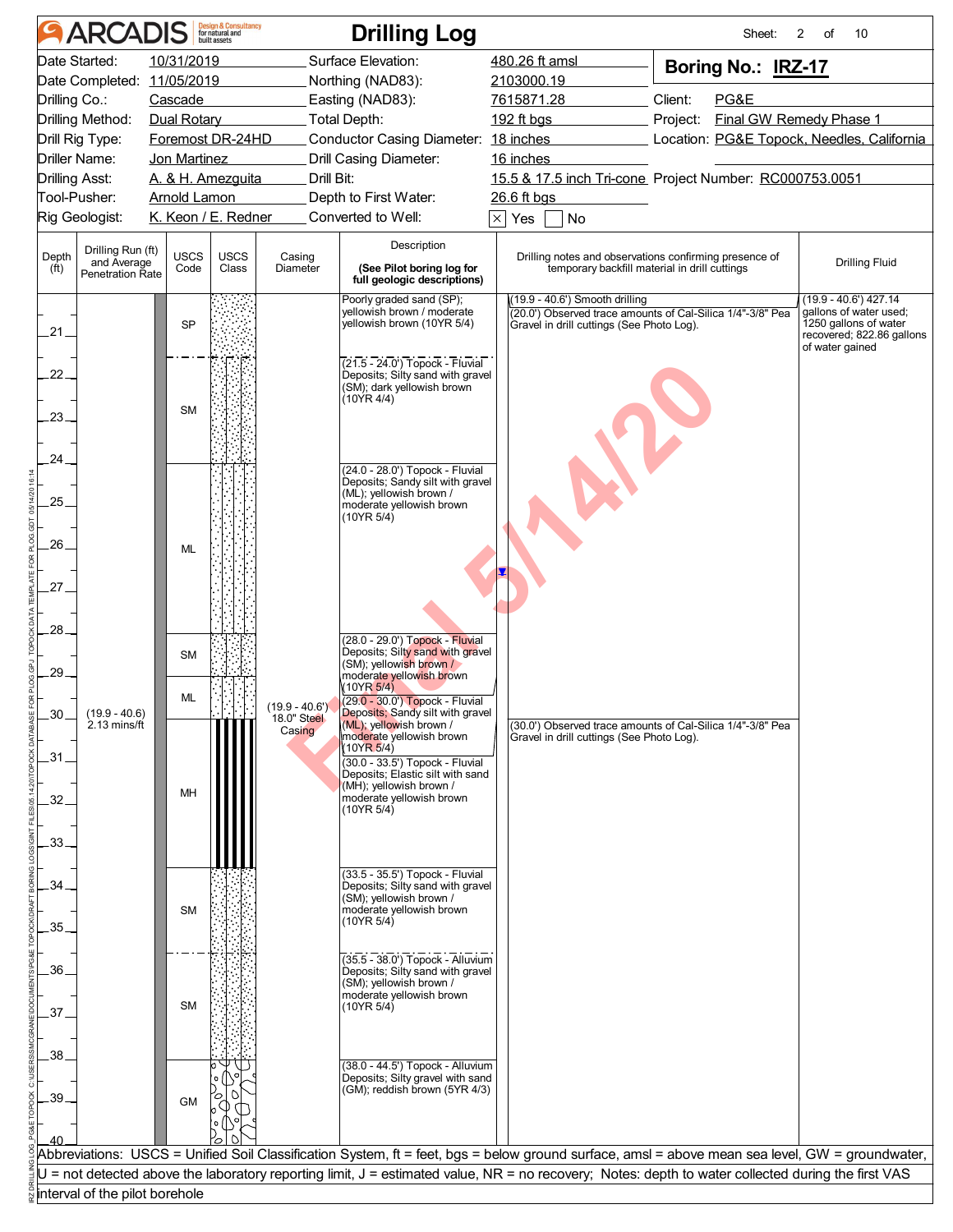|                            | <b>ARCADIS</b>                                       |                                                 | <b>Design &amp; Consultancy</b><br>for natural and |                               | <b>Drilling Log</b>                                                                                                                                |              |                |                                                                                                         |          | Sheet:             | 10<br>3<br>οf                                                                         |
|----------------------------|------------------------------------------------------|-------------------------------------------------|----------------------------------------------------|-------------------------------|----------------------------------------------------------------------------------------------------------------------------------------------------|--------------|----------------|---------------------------------------------------------------------------------------------------------|----------|--------------------|---------------------------------------------------------------------------------------|
|                            | Date Started:                                        | 10/31/2019                                      |                                                    |                               | Surface Elevation:                                                                                                                                 |              | 480.26 ft amsl |                                                                                                         |          | Boring No.: IRZ-17 |                                                                                       |
|                            |                                                      | Date Completed: 11/05/2019<br>Northing (NAD83): |                                                    |                               | 2103000.19                                                                                                                                         |              |                |                                                                                                         |          |                    |                                                                                       |
| Drilling Co.:              |                                                      | Cascade                                         |                                                    | Easting (NAD83):              |                                                                                                                                                    | 7615871.28   |                | Client:                                                                                                 | PG&E     |                    |                                                                                       |
|                            | Drilling Method:                                     | Dual Rotary                                     |                                                    |                               | Total Depth:                                                                                                                                       |              | 192 ft bgs     |                                                                                                         | Project: |                    | Final GW Remedy Phase 1                                                               |
|                            | Drill Rig Type:                                      | Foremost DR-24HD                                |                                                    |                               | Conductor Casing Diameter: 18 inches                                                                                                               |              |                |                                                                                                         |          |                    | Location: PG&E Topock, Needles, California                                            |
|                            | Driller Name:                                        | Jon Martinez                                    |                                                    |                               | Drill Casing Diameter:                                                                                                                             |              | 16 inches      |                                                                                                         |          |                    |                                                                                       |
|                            | <b>Drilling Asst:</b>                                | A. & H. Amezguita                               |                                                    | Drill Bit:                    |                                                                                                                                                    |              |                | 15.5 & 17.5 inch Tri-cone Project Number: RC000753.0051                                                 |          |                    |                                                                                       |
|                            | Tool-Pusher:                                         | <b>Arnold Lamon</b>                             |                                                    |                               | Depth to First Water:                                                                                                                              |              | 26.6 ft bgs    |                                                                                                         |          |                    |                                                                                       |
|                            | Rig Geologist:                                       | K. Keon / E. Redner                             |                                                    |                               | Converted to Well:                                                                                                                                 | $\times$ Yes |                | No                                                                                                      |          |                    |                                                                                       |
| Depth<br>(f <sup>t</sup> ) | Drilling Run (ft)<br>and Average<br>Penetration Rate | <b>USCS</b><br>Code                             | <b>USCS</b><br>Class                               | Casing<br>Diameter            | Description<br>(See Pilot boring log for<br>full geologic descriptions)                                                                            |              |                | Drilling notes and observations confirming presence of<br>temporary backfill material in drill cuttings |          |                    | <b>Drilling Fluid</b>                                                                 |
|                            | $(19.9 - 40.6)$<br>$2.13$ mins/ft                    |                                                 | $\lambda$<br>'o                                    | (19.9 - 40.6')<br>18.0" Steel |                                                                                                                                                    |              |                | (40.0') Observed trace amounts of Cal-Silica 1/4"-3/8" Pea<br>Gravel in drill cuttings (See Photo Log). |          |                    |                                                                                       |
| .41.                       |                                                      |                                                 | $\circ$<br>O<br>K)                                 | Casing                        |                                                                                                                                                    |              |                | (40.6 - 53.0') Smooth drilling                                                                          |          |                    | (40.6 - 61.8') 2000 gallons<br>of water used; 500 gallons<br>of water recovered; 1500 |
| .42.                       |                                                      |                                                 |                                                    |                               |                                                                                                                                                    |              |                |                                                                                                         |          |                    | gallons of water lost                                                                 |
|                            |                                                      | GM                                              |                                                    |                               |                                                                                                                                                    |              |                |                                                                                                         |          |                    |                                                                                       |
| $-43.$                     |                                                      |                                                 |                                                    |                               |                                                                                                                                                    |              |                |                                                                                                         |          |                    |                                                                                       |
|                            |                                                      |                                                 |                                                    |                               |                                                                                                                                                    |              |                |                                                                                                         |          |                    |                                                                                       |
| 44                         |                                                      |                                                 |                                                    |                               |                                                                                                                                                    |              |                |                                                                                                         |          |                    |                                                                                       |
|                            |                                                      |                                                 |                                                    |                               | (44.5 - 53.0') Topock - Alluvium                                                                                                                   |              |                |                                                                                                         |          |                    |                                                                                       |
| .45                        |                                                      |                                                 |                                                    |                               | Deposits; Silty sand with gravel<br>(SM); reddish brown / moderate                                                                                 |              |                |                                                                                                         |          |                    |                                                                                       |
|                            |                                                      |                                                 |                                                    |                               | brown (5YR 4/4)                                                                                                                                    |              |                |                                                                                                         |          |                    |                                                                                       |
| 46                         |                                                      |                                                 |                                                    |                               |                                                                                                                                                    |              |                |                                                                                                         |          |                    |                                                                                       |
|                            |                                                      |                                                 |                                                    |                               |                                                                                                                                                    |              |                |                                                                                                         |          |                    |                                                                                       |
| .47.                       |                                                      |                                                 |                                                    |                               |                                                                                                                                                    |              |                |                                                                                                         |          |                    |                                                                                       |
|                            |                                                      |                                                 |                                                    |                               |                                                                                                                                                    |              |                |                                                                                                         |          |                    |                                                                                       |
| $-48$                      |                                                      |                                                 |                                                    |                               |                                                                                                                                                    |              |                |                                                                                                         |          |                    |                                                                                       |
|                            |                                                      |                                                 |                                                    |                               |                                                                                                                                                    |              |                |                                                                                                         |          |                    |                                                                                       |
| .49                        |                                                      | <b>SM</b>                                       |                                                    |                               |                                                                                                                                                    |              |                |                                                                                                         |          |                    |                                                                                       |
|                            |                                                      |                                                 |                                                    |                               |                                                                                                                                                    |              |                |                                                                                                         |          |                    |                                                                                       |
| .50<br>DATABASE            | $(40.6 - 61.8)$                                      |                                                 |                                                    | $(40.6 - 61.8)$               |                                                                                                                                                    |              |                | (50.0') Observed trace amounts of Cal-Silica 1/4"-3/8" Pea                                              |          |                    |                                                                                       |
|                            | 3.74 mins/ft                                         |                                                 |                                                    | 18.0" Steel<br>Casing         |                                                                                                                                                    |              |                | Gravel in drill cuttings (See Photo Log).                                                               |          |                    |                                                                                       |
| $-51$                      |                                                      |                                                 |                                                    |                               |                                                                                                                                                    |              |                |                                                                                                         |          |                    |                                                                                       |
|                            |                                                      |                                                 |                                                    |                               |                                                                                                                                                    |              |                |                                                                                                         |          |                    |                                                                                       |
| .52                        |                                                      |                                                 |                                                    |                               |                                                                                                                                                    |              |                |                                                                                                         |          |                    |                                                                                       |
|                            |                                                      |                                                 |                                                    |                               |                                                                                                                                                    |              |                |                                                                                                         |          |                    |                                                                                       |
| .53                        |                                                      |                                                 |                                                    |                               | (53.0 - 54.0') Topock - Alluvium                                                                                                                   |              |                | (53.0 - 55.0') Rough drilling                                                                           |          |                    |                                                                                       |
|                            |                                                      | SW                                              |                                                    |                               | Deposits; Well graded sand<br>with gravel (SW); brown (10YR                                                                                        |              |                |                                                                                                         |          |                    |                                                                                       |
| 54                         |                                                      |                                                 |                                                    |                               | (4/3)                                                                                                                                              |              |                |                                                                                                         |          |                    |                                                                                       |
|                            |                                                      |                                                 |                                                    |                               | (54.0 - 57.0') Topock - Alluvium<br>Deposits; Silty sand with gravel                                                                               |              |                |                                                                                                         |          |                    |                                                                                       |
| 55.                        |                                                      |                                                 |                                                    |                               | (SM); reddish brown / moderate<br>brown (5YR 4/4)                                                                                                  |              |                | (55.0 - 60.6') Smooth drilling                                                                          |          |                    |                                                                                       |
|                            |                                                      | <b>SM</b>                                       |                                                    |                               |                                                                                                                                                    |              |                |                                                                                                         |          |                    |                                                                                       |
| .56.                       |                                                      |                                                 |                                                    |                               |                                                                                                                                                    |              |                |                                                                                                         |          |                    |                                                                                       |
|                            |                                                      |                                                 |                                                    |                               |                                                                                                                                                    |              |                |                                                                                                         |          |                    |                                                                                       |
| .57                        |                                                      |                                                 |                                                    |                               | (57.0 - 59.0') Topock - Alluvium                                                                                                                   |              |                |                                                                                                         |          |                    |                                                                                       |
|                            |                                                      |                                                 |                                                    |                               | Deposits; Well graded sand                                                                                                                         |              |                |                                                                                                         |          |                    |                                                                                       |
| .58                        |                                                      | SW-SM                                           |                                                    |                               | with silt and gravel (SW-SM);<br>reddish brown (5YR 4/3)                                                                                           |              |                |                                                                                                         |          |                    |                                                                                       |
|                            |                                                      |                                                 |                                                    |                               |                                                                                                                                                    |              |                |                                                                                                         |          |                    |                                                                                       |
| .59                        |                                                      |                                                 |                                                    |                               |                                                                                                                                                    |              |                |                                                                                                         |          |                    |                                                                                       |
|                            |                                                      | ML                                              |                                                    |                               | (59.0 - 59.5') Topock - Alluvium<br>Deposits; Sandy silt with gravel                                                                               |              |                |                                                                                                         |          |                    |                                                                                       |
| 60                         |                                                      | <b>SM</b>                                       |                                                    |                               | (ML); reddish brown / moderate                                                                                                                     |              |                |                                                                                                         |          |                    |                                                                                       |
|                            |                                                      |                                                 |                                                    |                               | Abbreviations: USCS = Unified Soil Classification System, ft = feet, bgs = below ground surface, amsl = above mean sea level, GW = groundwater,    |              |                |                                                                                                         |          |                    |                                                                                       |
|                            |                                                      |                                                 |                                                    |                               | U = not detected above the laboratory reporting limit, J = estimated value, NR = no recovery; Notes: depth to water collected during the first VAS |              |                |                                                                                                         |          |                    |                                                                                       |
|                            | interval of the pilot borehole                       |                                                 |                                                    |                               |                                                                                                                                                    |              |                |                                                                                                         |          |                    |                                                                                       |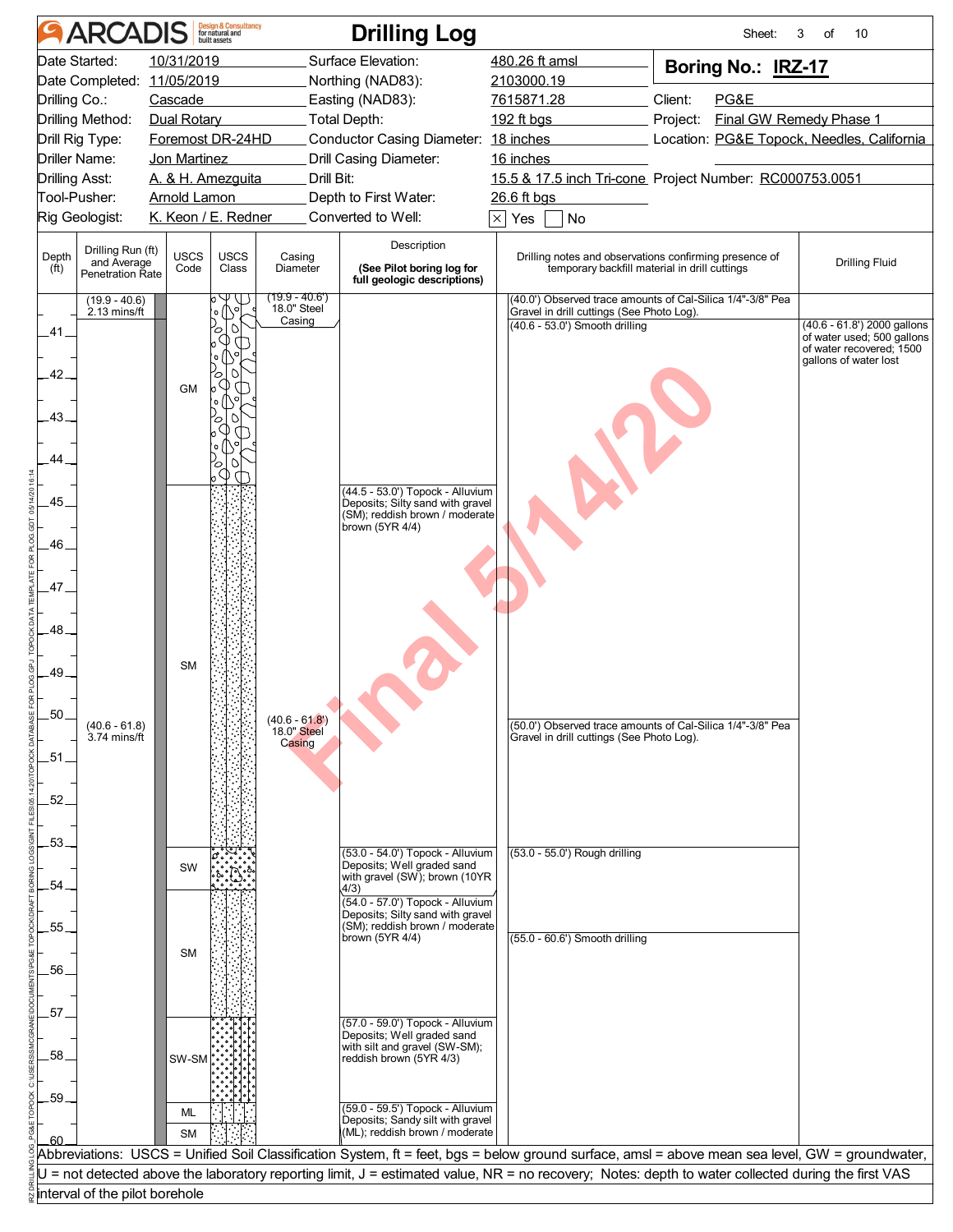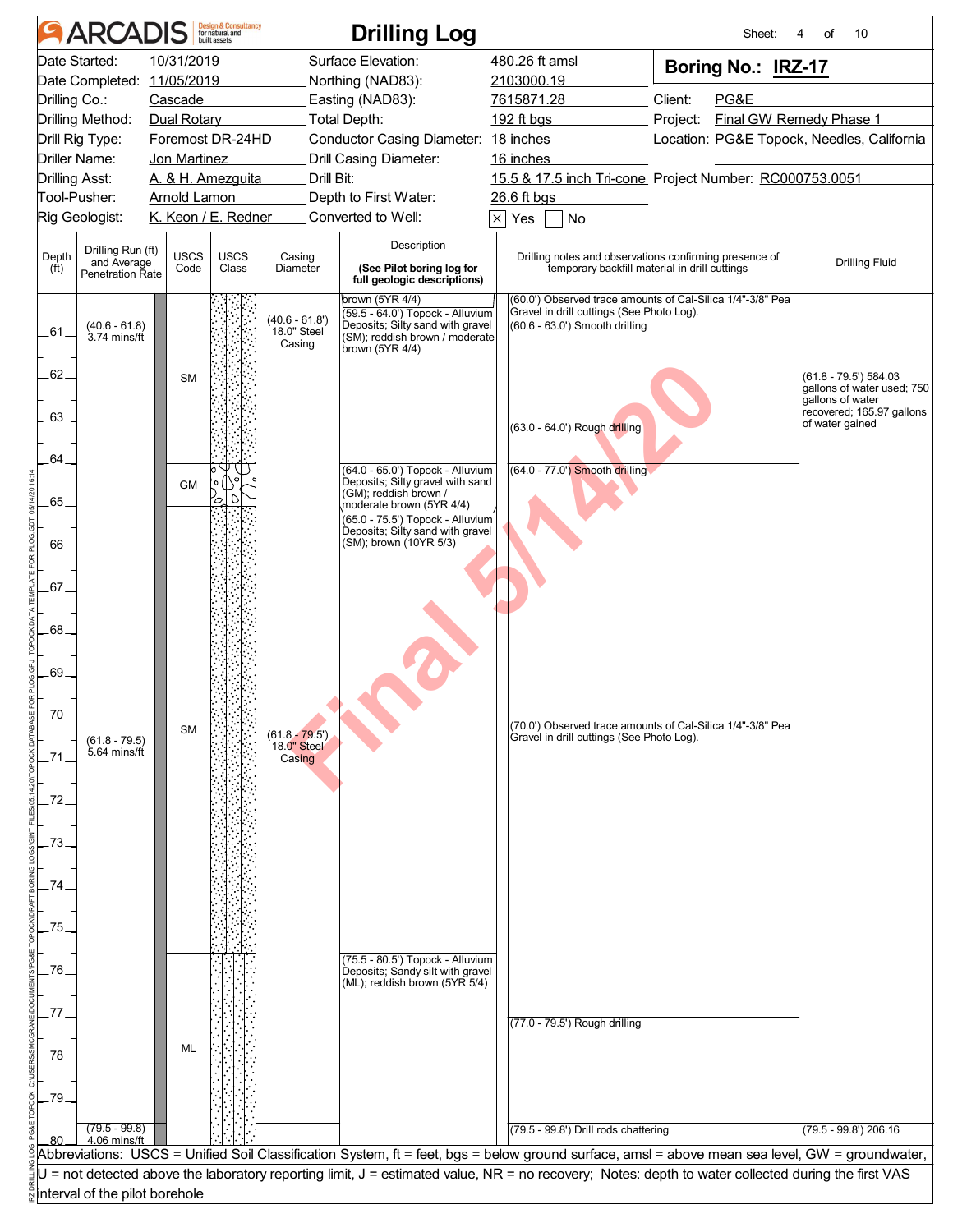|                                | <b>ARCADIS</b>                                                                                                                                  |                                                    | <b>Design &amp; Consultancy</b><br>for natural and            |                      |                       | <b>Drilling Log</b>                                                |                                                                                                                                                    | Sheet:                                     | 5<br>10<br>οf                                  |  |  |
|--------------------------------|-------------------------------------------------------------------------------------------------------------------------------------------------|----------------------------------------------------|---------------------------------------------------------------|----------------------|-----------------------|--------------------------------------------------------------------|----------------------------------------------------------------------------------------------------------------------------------------------------|--------------------------------------------|------------------------------------------------|--|--|
|                                | Date Started:                                                                                                                                   | 10/31/2019<br>Surface Elevation:<br>480.26 ft amsl |                                                               |                      |                       |                                                                    |                                                                                                                                                    | Boring No.: IRZ-17                         |                                                |  |  |
|                                |                                                                                                                                                 |                                                    | Date Completed: 11/05/2019<br>Northing (NAD83):<br>2103000.19 |                      |                       |                                                                    |                                                                                                                                                    |                                            |                                                |  |  |
| Drilling Co.:                  |                                                                                                                                                 | Cascade                                            |                                                               |                      |                       | Easting (NAD83):                                                   | 7615871.28                                                                                                                                         | Client:<br>PG&E                            |                                                |  |  |
|                                | Drilling Method:                                                                                                                                | Dual Rotary                                        |                                                               |                      |                       | Total Depth:                                                       | 192 ft bgs                                                                                                                                         | Project:                                   | Final GW Remedy Phase 1                        |  |  |
|                                | Drill Rig Type:<br>Driller Name:                                                                                                                | Foremost DR-24HD<br>Jon Martinez                   |                                                               |                      |                       | Conductor Casing Diameter: 18 inches<br>Drill Casing Diameter:     | 16 inches                                                                                                                                          | Location: PG&E Topock, Needles, California |                                                |  |  |
| <b>Drilling Asst:</b>          |                                                                                                                                                 | A. & H. Amezguita                                  |                                                               |                      | Drill Bit:            |                                                                    | 15.5 & 17.5 inch Tri-cone Project Number: RC000753.0051                                                                                            |                                            |                                                |  |  |
|                                | Tool-Pusher:                                                                                                                                    | <b>Arnold Lamon</b>                                |                                                               |                      |                       | Depth to First Water:                                              | 26.6 ft bgs                                                                                                                                        |                                            |                                                |  |  |
|                                | Rig Geologist:                                                                                                                                  | K. Keon / E. Redner                                |                                                               |                      |                       | Converted to Well:                                                 | Yes<br>$ \times $<br>No                                                                                                                            |                                            |                                                |  |  |
|                                |                                                                                                                                                 |                                                    |                                                               |                      |                       | Description                                                        |                                                                                                                                                    |                                            |                                                |  |  |
| Depth<br>(f <sup>t</sup> )     | Drilling Run (ft)<br>and Average<br>Penetration Rate                                                                                            | <b>USCS</b><br>Code                                |                                                               | <b>USCS</b><br>Class | Casing<br>Diameter    | (See Pilot boring log for                                          | Drilling notes and observations confirming presence of<br>temporary backfill material in drill cuttings                                            |                                            | <b>Drilling Fluid</b>                          |  |  |
|                                |                                                                                                                                                 |                                                    |                                                               |                      |                       | full geologic descriptions)                                        | (80.0') Observed trace amounts of Cal-Silica 1/4"-3/8" Pea                                                                                         |                                            | gallons of water used;                         |  |  |
|                                |                                                                                                                                                 | ML                                                 |                                                               |                      |                       | (80.5 - 82.0') Topock - Alluvium                                   | Gravel in drill cuttings (See Photo Log).                                                                                                          |                                            | 3748.28 gallons of water<br>recovered; 3542.12 |  |  |
| .81.                           |                                                                                                                                                 | <b>SM</b>                                          |                                                               |                      |                       | Deposits; Silty sand with gravel<br>(SM); reddish brown / moderate |                                                                                                                                                    |                                            | gallons of water gained                        |  |  |
|                                |                                                                                                                                                 |                                                    |                                                               |                      |                       | brown (5YR 4/4)                                                    |                                                                                                                                                    |                                            |                                                |  |  |
| 82.                            |                                                                                                                                                 |                                                    |                                                               |                      |                       | (82.0 - 85.5') Topock - Alluvium                                   |                                                                                                                                                    |                                            |                                                |  |  |
|                                |                                                                                                                                                 |                                                    |                                                               |                      |                       | Deposits; Sandy silt with gravel<br>(ML); reddish brown (5YR 5/4)  |                                                                                                                                                    |                                            |                                                |  |  |
| $-83-$                         |                                                                                                                                                 |                                                    |                                                               |                      |                       |                                                                    |                                                                                                                                                    |                                            |                                                |  |  |
|                                |                                                                                                                                                 | <b>ML</b>                                          |                                                               |                      |                       |                                                                    |                                                                                                                                                    |                                            |                                                |  |  |
| .84.                           |                                                                                                                                                 |                                                    |                                                               |                      |                       |                                                                    |                                                                                                                                                    |                                            |                                                |  |  |
|                                |                                                                                                                                                 |                                                    |                                                               |                      |                       |                                                                    |                                                                                                                                                    |                                            |                                                |  |  |
| .85                            |                                                                                                                                                 |                                                    |                                                               |                      |                       |                                                                    |                                                                                                                                                    |                                            |                                                |  |  |
|                                |                                                                                                                                                 |                                                    |                                                               |                      |                       | (85.5 - 88.0') Topock - Alluvium                                   |                                                                                                                                                    |                                            |                                                |  |  |
| 86                             |                                                                                                                                                 |                                                    |                                                               |                      |                       | Deposits; Silty sand with gravel<br>(SM); reddish brown / moderate |                                                                                                                                                    |                                            |                                                |  |  |
|                                |                                                                                                                                                 | <b>SM</b>                                          |                                                               |                      |                       | brown (5YR 4/4) trace dusky<br>red (5R 3/4)                        |                                                                                                                                                    |                                            |                                                |  |  |
| 287                            |                                                                                                                                                 |                                                    |                                                               |                      |                       |                                                                    |                                                                                                                                                    |                                            |                                                |  |  |
|                                |                                                                                                                                                 |                                                    |                                                               |                      |                       |                                                                    |                                                                                                                                                    |                                            |                                                |  |  |
| 88.                            |                                                                                                                                                 |                                                    |                                                               |                      |                       | (88.0 - 96.5') Topock - Alluvium                                   |                                                                                                                                                    |                                            |                                                |  |  |
|                                |                                                                                                                                                 |                                                    |                                                               |                      |                       | Deposits; Sandy silt with gravel<br>(ML); reddish brown (5YR 5/4)  |                                                                                                                                                    |                                            |                                                |  |  |
| .89.                           |                                                                                                                                                 |                                                    |                                                               |                      |                       |                                                                    |                                                                                                                                                    |                                            |                                                |  |  |
|                                |                                                                                                                                                 |                                                    |                                                               |                      | $(79.5 - 99.8')$      |                                                                    |                                                                                                                                                    |                                            |                                                |  |  |
| .90                            | (79.5 - 99.8)<br>4.06 mins/ft                                                                                                                   |                                                    |                                                               |                      | 18.0" Steel<br>Casing |                                                                    | (90.0') Observed trace amounts of Cal-Silica 1/4"-3/8" Pea                                                                                         |                                            |                                                |  |  |
|                                |                                                                                                                                                 |                                                    |                                                               |                      |                       |                                                                    | Gravel in drill cuttings (See Photo Log).                                                                                                          |                                            |                                                |  |  |
| $-91$                          |                                                                                                                                                 |                                                    |                                                               |                      |                       |                                                                    |                                                                                                                                                    |                                            |                                                |  |  |
|                                |                                                                                                                                                 |                                                    |                                                               |                      |                       |                                                                    |                                                                                                                                                    |                                            |                                                |  |  |
| .92                            |                                                                                                                                                 | ML                                                 |                                                               |                      |                       |                                                                    |                                                                                                                                                    |                                            |                                                |  |  |
| .93                            |                                                                                                                                                 |                                                    |                                                               |                      |                       |                                                                    |                                                                                                                                                    |                                            |                                                |  |  |
|                                |                                                                                                                                                 |                                                    |                                                               |                      |                       |                                                                    |                                                                                                                                                    |                                            |                                                |  |  |
| .94                            |                                                                                                                                                 |                                                    |                                                               |                      |                       |                                                                    |                                                                                                                                                    |                                            |                                                |  |  |
|                                |                                                                                                                                                 |                                                    |                                                               |                      |                       |                                                                    |                                                                                                                                                    |                                            |                                                |  |  |
| .95                            |                                                                                                                                                 |                                                    |                                                               |                      |                       |                                                                    |                                                                                                                                                    |                                            |                                                |  |  |
|                                |                                                                                                                                                 |                                                    |                                                               |                      |                       |                                                                    |                                                                                                                                                    |                                            |                                                |  |  |
| .96                            |                                                                                                                                                 |                                                    |                                                               |                      |                       |                                                                    |                                                                                                                                                    |                                            |                                                |  |  |
|                                |                                                                                                                                                 |                                                    |                                                               |                      |                       |                                                                    |                                                                                                                                                    |                                            |                                                |  |  |
| .97                            |                                                                                                                                                 |                                                    |                                                               |                      |                       | $(96.5 - 119.0)$ Topock -<br>Alluvium Deposits; Silty sand         |                                                                                                                                                    |                                            |                                                |  |  |
|                                |                                                                                                                                                 |                                                    |                                                               |                      |                       | with gravel (SM); reddish brown                                    |                                                                                                                                                    |                                            |                                                |  |  |
| .98                            |                                                                                                                                                 |                                                    |                                                               |                      |                       | moderate brown (5YR 4/4)                                           |                                                                                                                                                    |                                            |                                                |  |  |
|                                |                                                                                                                                                 | <b>SM</b>                                          |                                                               |                      |                       |                                                                    |                                                                                                                                                    |                                            |                                                |  |  |
| .99                            |                                                                                                                                                 |                                                    |                                                               |                      |                       |                                                                    |                                                                                                                                                    |                                            |                                                |  |  |
|                                |                                                                                                                                                 |                                                    |                                                               |                      |                       |                                                                    |                                                                                                                                                    |                                            |                                                |  |  |
|                                |                                                                                                                                                 |                                                    |                                                               |                      |                       |                                                                    |                                                                                                                                                    |                                            |                                                |  |  |
|                                | Abbreviations: USCS = Unified Soil Classification System, ft = feet, bgs = below ground surface, amsl = above mean sea level, GW = groundwater, |                                                    |                                                               |                      |                       |                                                                    |                                                                                                                                                    |                                            |                                                |  |  |
|                                |                                                                                                                                                 |                                                    |                                                               |                      |                       |                                                                    | U = not detected above the laboratory reporting limit, J = estimated value, NR = no recovery; Notes: depth to water collected during the first VAS |                                            |                                                |  |  |
| interval of the pilot borehole |                                                                                                                                                 |                                                    |                                                               |                      |                       |                                                                    |                                                                                                                                                    |                                            |                                                |  |  |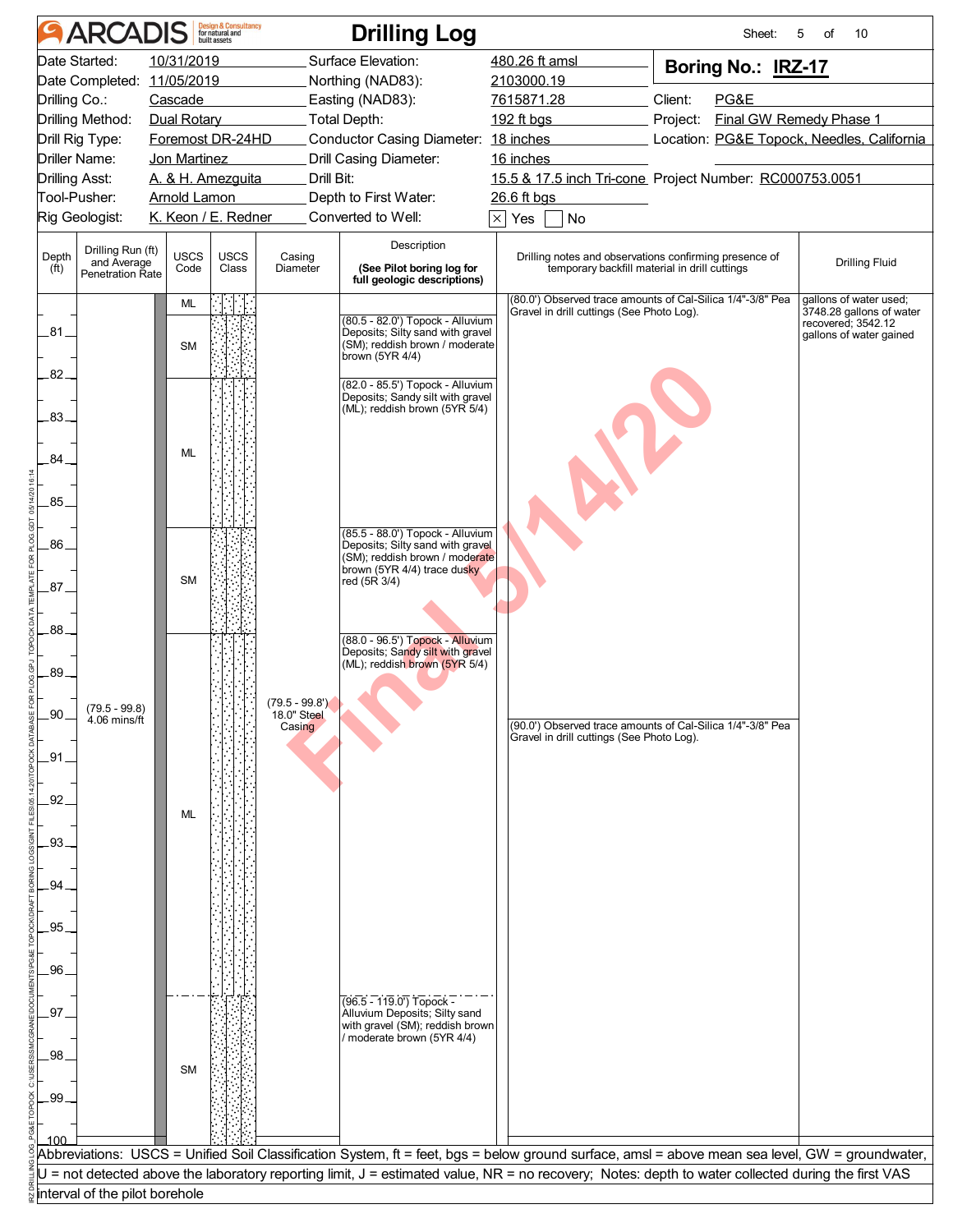| 10/31/2019<br>Surface Elevation:<br>480.26 ft amsl<br>Boring No.: IRZ-17<br>Date Completed: 11/05/2019<br>Northing (NAD83):<br>2103000.19<br>Drilling Co.:<br>Easting (NAD83):<br>Client:<br>PG&E<br>Cascade<br>7615871.28<br>Final GW Remedy Phase 1<br>Drilling Method:<br>Dual Rotary<br>Total Depth:<br>192 ft bgs<br>Project:<br>Conductor Casing Diameter: 18 inches<br>Drill Rig Type:<br>Foremost DR-24HD<br>Location: PG&E Topock, Needles, California<br>Driller Name:<br>16 inches<br>Jon Martinez<br>Drill Casing Diameter:<br>15.5 & 17.5 inch Tri-cone Project Number: RC000753.0051<br><b>Drilling Asst:</b><br>A. & H. Amezguita<br>Drill Bit:<br><b>Arnold Lamon</b><br>Depth to First Water:<br>26.6 ft bgs<br>K. Keon / E. Redner<br>Converted to Well:<br>$\times$ Yes<br>No<br>Description<br>Drilling Run (ft)<br><b>USCS</b><br>Depth<br><b>USCS</b><br>Drilling notes and observations confirming presence of<br>Casing<br>and Average<br><b>Drilling Fluid</b><br>Code<br>Class<br>(See Pilot boring log for<br>temporary backfill material in drill cuttings<br>Diameter<br>(f <sup>t</sup> )<br><b>Penetration Rate</b><br>full geologic descriptions)<br>(99.8 - 121.1') 2424.66<br>(99.8 - 121.1') Drill rods chattering<br>gallons of water used;<br>(100.0') Observed trace amounts of Cal-Silica 1/4"-3/8" Pea<br>2544.22 gallons of water<br>Gravel in drill cuttings (See Photo Log).<br>101<br>recovered; 119.56 gallons<br>of water gained<br>102<br>103<br>104<br>105<br>106<br>$107 -$<br>108<br>109<br><b>SM</b><br>$(99.8 - 121.1)$<br>_110___<br>$(99.8 - 121.1)$<br>16.0" Steel<br>1.41 mins/ft<br>(110.0') Observed trace amounts of Cal-Silica 1/4"-3/8" Pea<br>Casing<br>Gravel in drill cuttings (See Photo Log).<br>113<br>114<br>115<br><u> 116.</u><br>$-118$<br>(119.0 - 124.0') Topock -<br>Alluvium Deposits; Sandy silt<br>ML<br>with gravel (ML); reddish brown<br>Abbreviations: USCS = Unified Soil Classification System, ft = feet, bgs = below ground surface, amsl = above mean sea level, GW = groundwater,<br>U = not detected above the laboratory reporting limit, J = estimated value, NR = no recovery; Notes: depth to water collected during the first VAS<br>interval of the pilot borehole | <b>ARCADIS</b> |  |  | <b>Design &amp; Consultancy</b><br>for natural and |  | <b>Drilling Log</b> | Sheet: | 10<br>6<br>οf |  |
|------------------------------------------------------------------------------------------------------------------------------------------------------------------------------------------------------------------------------------------------------------------------------------------------------------------------------------------------------------------------------------------------------------------------------------------------------------------------------------------------------------------------------------------------------------------------------------------------------------------------------------------------------------------------------------------------------------------------------------------------------------------------------------------------------------------------------------------------------------------------------------------------------------------------------------------------------------------------------------------------------------------------------------------------------------------------------------------------------------------------------------------------------------------------------------------------------------------------------------------------------------------------------------------------------------------------------------------------------------------------------------------------------------------------------------------------------------------------------------------------------------------------------------------------------------------------------------------------------------------------------------------------------------------------------------------------------------------------------------------------------------------------------------------------------------------------------------------------------------------------------------------------------------------------------------------------------------------------------------------------------------------------------------------------------------------------------------------------------------------------------------------------------------------------------------------------------------------------------------------------------------------|----------------|--|--|----------------------------------------------------|--|---------------------|--------|---------------|--|
|                                                                                                                                                                                                                                                                                                                                                                                                                                                                                                                                                                                                                                                                                                                                                                                                                                                                                                                                                                                                                                                                                                                                                                                                                                                                                                                                                                                                                                                                                                                                                                                                                                                                                                                                                                                                                                                                                                                                                                                                                                                                                                                                                                                                                                                                  | Date Started:  |  |  |                                                    |  |                     |        |               |  |
|                                                                                                                                                                                                                                                                                                                                                                                                                                                                                                                                                                                                                                                                                                                                                                                                                                                                                                                                                                                                                                                                                                                                                                                                                                                                                                                                                                                                                                                                                                                                                                                                                                                                                                                                                                                                                                                                                                                                                                                                                                                                                                                                                                                                                                                                  |                |  |  |                                                    |  |                     |        |               |  |
|                                                                                                                                                                                                                                                                                                                                                                                                                                                                                                                                                                                                                                                                                                                                                                                                                                                                                                                                                                                                                                                                                                                                                                                                                                                                                                                                                                                                                                                                                                                                                                                                                                                                                                                                                                                                                                                                                                                                                                                                                                                                                                                                                                                                                                                                  |                |  |  |                                                    |  |                     |        |               |  |
|                                                                                                                                                                                                                                                                                                                                                                                                                                                                                                                                                                                                                                                                                                                                                                                                                                                                                                                                                                                                                                                                                                                                                                                                                                                                                                                                                                                                                                                                                                                                                                                                                                                                                                                                                                                                                                                                                                                                                                                                                                                                                                                                                                                                                                                                  |                |  |  |                                                    |  |                     |        |               |  |
|                                                                                                                                                                                                                                                                                                                                                                                                                                                                                                                                                                                                                                                                                                                                                                                                                                                                                                                                                                                                                                                                                                                                                                                                                                                                                                                                                                                                                                                                                                                                                                                                                                                                                                                                                                                                                                                                                                                                                                                                                                                                                                                                                                                                                                                                  |                |  |  |                                                    |  |                     |        |               |  |
|                                                                                                                                                                                                                                                                                                                                                                                                                                                                                                                                                                                                                                                                                                                                                                                                                                                                                                                                                                                                                                                                                                                                                                                                                                                                                                                                                                                                                                                                                                                                                                                                                                                                                                                                                                                                                                                                                                                                                                                                                                                                                                                                                                                                                                                                  |                |  |  |                                                    |  |                     |        |               |  |
|                                                                                                                                                                                                                                                                                                                                                                                                                                                                                                                                                                                                                                                                                                                                                                                                                                                                                                                                                                                                                                                                                                                                                                                                                                                                                                                                                                                                                                                                                                                                                                                                                                                                                                                                                                                                                                                                                                                                                                                                                                                                                                                                                                                                                                                                  | Tool-Pusher:   |  |  |                                                    |  |                     |        |               |  |
|                                                                                                                                                                                                                                                                                                                                                                                                                                                                                                                                                                                                                                                                                                                                                                                                                                                                                                                                                                                                                                                                                                                                                                                                                                                                                                                                                                                                                                                                                                                                                                                                                                                                                                                                                                                                                                                                                                                                                                                                                                                                                                                                                                                                                                                                  | Rig Geologist: |  |  |                                                    |  |                     |        |               |  |
|                                                                                                                                                                                                                                                                                                                                                                                                                                                                                                                                                                                                                                                                                                                                                                                                                                                                                                                                                                                                                                                                                                                                                                                                                                                                                                                                                                                                                                                                                                                                                                                                                                                                                                                                                                                                                                                                                                                                                                                                                                                                                                                                                                                                                                                                  |                |  |  |                                                    |  |                     |        |               |  |
|                                                                                                                                                                                                                                                                                                                                                                                                                                                                                                                                                                                                                                                                                                                                                                                                                                                                                                                                                                                                                                                                                                                                                                                                                                                                                                                                                                                                                                                                                                                                                                                                                                                                                                                                                                                                                                                                                                                                                                                                                                                                                                                                                                                                                                                                  |                |  |  |                                                    |  |                     |        |               |  |
|                                                                                                                                                                                                                                                                                                                                                                                                                                                                                                                                                                                                                                                                                                                                                                                                                                                                                                                                                                                                                                                                                                                                                                                                                                                                                                                                                                                                                                                                                                                                                                                                                                                                                                                                                                                                                                                                                                                                                                                                                                                                                                                                                                                                                                                                  | 111<br>112     |  |  |                                                    |  |                     |        |               |  |
|                                                                                                                                                                                                                                                                                                                                                                                                                                                                                                                                                                                                                                                                                                                                                                                                                                                                                                                                                                                                                                                                                                                                                                                                                                                                                                                                                                                                                                                                                                                                                                                                                                                                                                                                                                                                                                                                                                                                                                                                                                                                                                                                                                                                                                                                  | 117<br>_119_   |  |  |                                                    |  |                     |        |               |  |
|                                                                                                                                                                                                                                                                                                                                                                                                                                                                                                                                                                                                                                                                                                                                                                                                                                                                                                                                                                                                                                                                                                                                                                                                                                                                                                                                                                                                                                                                                                                                                                                                                                                                                                                                                                                                                                                                                                                                                                                                                                                                                                                                                                                                                                                                  |                |  |  |                                                    |  |                     |        |               |  |
|                                                                                                                                                                                                                                                                                                                                                                                                                                                                                                                                                                                                                                                                                                                                                                                                                                                                                                                                                                                                                                                                                                                                                                                                                                                                                                                                                                                                                                                                                                                                                                                                                                                                                                                                                                                                                                                                                                                                                                                                                                                                                                                                                                                                                                                                  |                |  |  |                                                    |  |                     |        |               |  |
|                                                                                                                                                                                                                                                                                                                                                                                                                                                                                                                                                                                                                                                                                                                                                                                                                                                                                                                                                                                                                                                                                                                                                                                                                                                                                                                                                                                                                                                                                                                                                                                                                                                                                                                                                                                                                                                                                                                                                                                                                                                                                                                                                                                                                                                                  |                |  |  |                                                    |  |                     |        |               |  |
|                                                                                                                                                                                                                                                                                                                                                                                                                                                                                                                                                                                                                                                                                                                                                                                                                                                                                                                                                                                                                                                                                                                                                                                                                                                                                                                                                                                                                                                                                                                                                                                                                                                                                                                                                                                                                                                                                                                                                                                                                                                                                                                                                                                                                                                                  |                |  |  |                                                    |  |                     |        |               |  |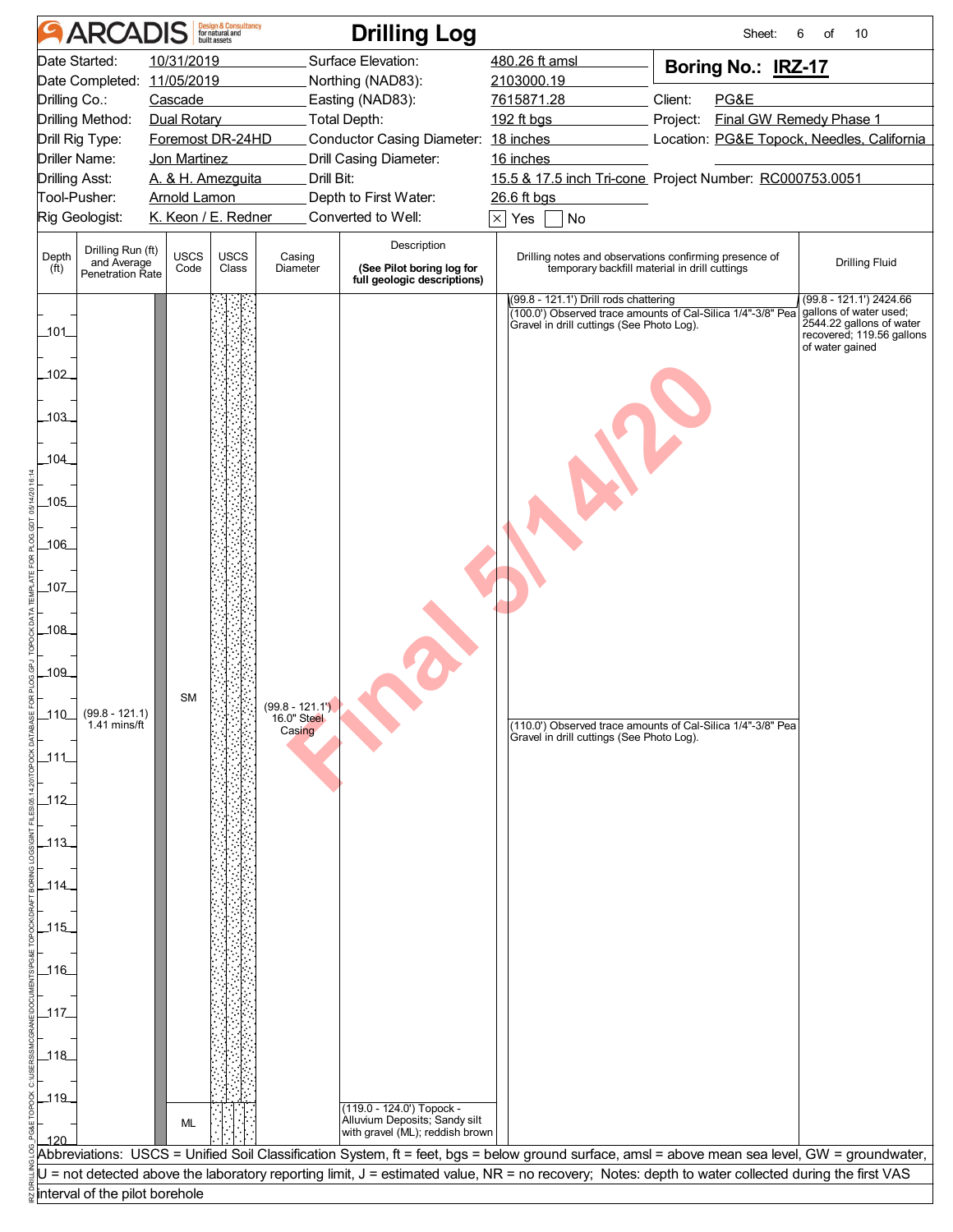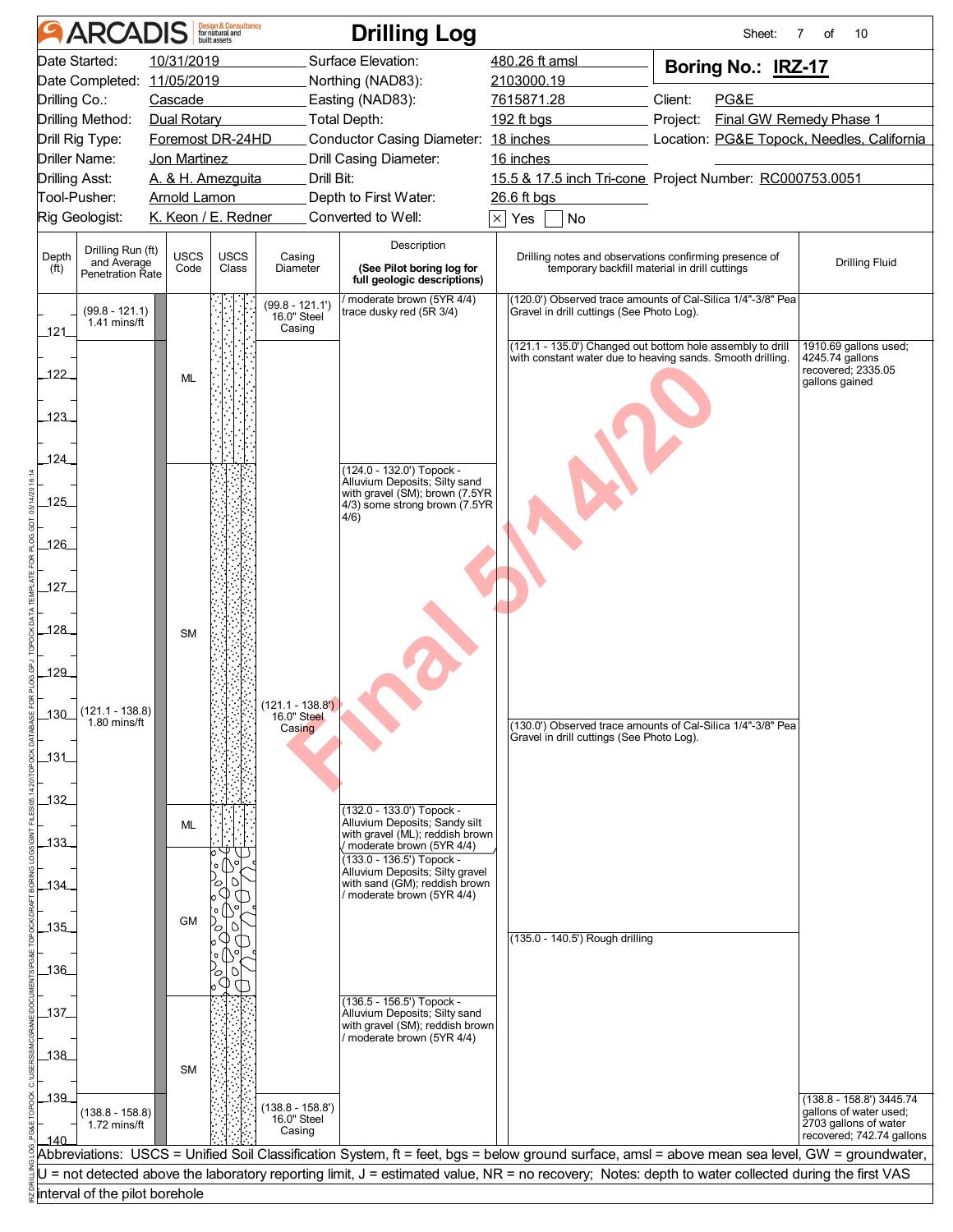|                                                                                                                      | <b>ARCADIS</b>                                              |                     | <b>Design &amp; Consultancy</b><br>for natural and |                                                                                               | <b>Drilling Log</b>                                                                           |                                                                                                                                                    | Sheet:                                                                                                                     | 10<br>8<br>of                                                                  |
|----------------------------------------------------------------------------------------------------------------------|-------------------------------------------------------------|---------------------|----------------------------------------------------|-----------------------------------------------------------------------------------------------|-----------------------------------------------------------------------------------------------|----------------------------------------------------------------------------------------------------------------------------------------------------|----------------------------------------------------------------------------------------------------------------------------|--------------------------------------------------------------------------------|
| 10/31/2019<br>Date Started:<br>Date Completed: 11/05/2019                                                            |                                                             |                     |                                                    | Surface Elevation:                                                                            |                                                                                               | 480.26 ft amsl                                                                                                                                     | Boring No.: IRZ-17                                                                                                         |                                                                                |
|                                                                                                                      |                                                             |                     |                                                    |                                                                                               | Northing (NAD83):                                                                             | 2103000.19                                                                                                                                         |                                                                                                                            |                                                                                |
| Drilling Co.:                                                                                                        |                                                             | Cascade             |                                                    |                                                                                               | Easting (NAD83):                                                                              | 7615871.28                                                                                                                                         | Client:<br>PG&E                                                                                                            |                                                                                |
|                                                                                                                      | Drilling Method:<br>Drill Rig Type:                         | Dual Rotary         | Foremost DR-24HD                                   |                                                                                               | Total Depth:<br>Conductor Casing Diameter: 18 inches                                          | 192 ft bgs                                                                                                                                         | Final GW Remedy Phase 1<br>Project:<br>Location: PG&E Topock, Needles, California                                          |                                                                                |
|                                                                                                                      | Driller Name:                                               | Jon Martinez        |                                                    |                                                                                               | Drill Casing Diameter:                                                                        | 16 inches                                                                                                                                          |                                                                                                                            |                                                                                |
| <b>Drilling Asst:</b>                                                                                                |                                                             |                     | A. & H. Amezguita                                  | Drill Bit:                                                                                    |                                                                                               | 15.5 & 17.5 inch Tri-cone Project Number: RC000753.0051                                                                                            |                                                                                                                            |                                                                                |
|                                                                                                                      | Tool-Pusher:                                                | <b>Arnold Lamon</b> |                                                    |                                                                                               | Depth to First Water:                                                                         | 26.6 ft bgs                                                                                                                                        |                                                                                                                            |                                                                                |
|                                                                                                                      | Rig Geologist:                                              |                     | K. Keon / E. Redner                                |                                                                                               | Converted to Well:                                                                            | $\times$ Yes<br>No                                                                                                                                 |                                                                                                                            |                                                                                |
| Depth<br>(f <sup>t</sup> )                                                                                           | Drilling Run (ft)<br>and Average<br><b>Penetration Rate</b> | <b>USCS</b><br>Code | <b>USCS</b><br>Class                               | Description<br>Casing<br>(See Pilot boring log for<br>Diameter<br>full geologic descriptions) |                                                                                               | Drilling notes and observations confirming presence of<br>temporary backfill material in drill cuttings                                            | <b>Drilling Fluid</b>                                                                                                      |                                                                                |
| 141<br>142<br>143<br>144<br>.145<br>146<br>147<br>148<br>149<br>150<br>151<br>152<br>153<br>154<br>155<br>156<br>157 | (138.8 - 158.8)<br>1.72 mins/ft                             | <b>SM</b>           |                                                    | $(138.8 - 158.8')$<br>16.0" Steel<br>Casing                                                   | (156.5 - 160.5') Topock -<br>Alluvium Deposits; Sandy silt<br>with gravel (ML); reddish brown | Gravel in drill cuttings (See Photo Log).<br>(140.5 - 158.8') Smooth drilling<br>Gravel in drill cuttings (See Photo Log).                         | (140.0') Observed trace amounts of Cal-Silica 1/4"-3/8" Pea<br>(150.0') Observed trace amounts of Cal-Silica 1/4"-3/8" Pea | of water lost                                                                  |
| 158<br>159                                                                                                           |                                                             | ML                  |                                                    |                                                                                               | / moderate brown (5YR 4/4)                                                                    | (158.8 - 179.0') Smooth drilling                                                                                                                   |                                                                                                                            | $(158.8 - 192.0)$ 3164.5                                                       |
| 160                                                                                                                  | $(158.8 - 178.8)$<br>1.52 mins/ft                           |                     |                                                    | $(158.8 - 178.8')$<br>16.0" Steel<br>Casing                                                   |                                                                                               |                                                                                                                                                    |                                                                                                                            | gallons of water used;<br>8081.1 gallons of water<br>recovered; 4916.6 gallons |
|                                                                                                                      |                                                             |                     |                                                    |                                                                                               |                                                                                               | Abbreviations: USCS = Unified Soil Classification System, ft = feet, bgs = below ground surface, amsl = above mean sea level, GW = groundwater,    |                                                                                                                            |                                                                                |
|                                                                                                                      |                                                             |                     |                                                    |                                                                                               |                                                                                               | U = not detected above the laboratory reporting limit, J = estimated value, NR = no recovery; Notes: depth to water collected during the first VAS |                                                                                                                            |                                                                                |
|                                                                                                                      | interval of the pilot borehole                              |                     |                                                    |                                                                                               |                                                                                               |                                                                                                                                                    |                                                                                                                            |                                                                                |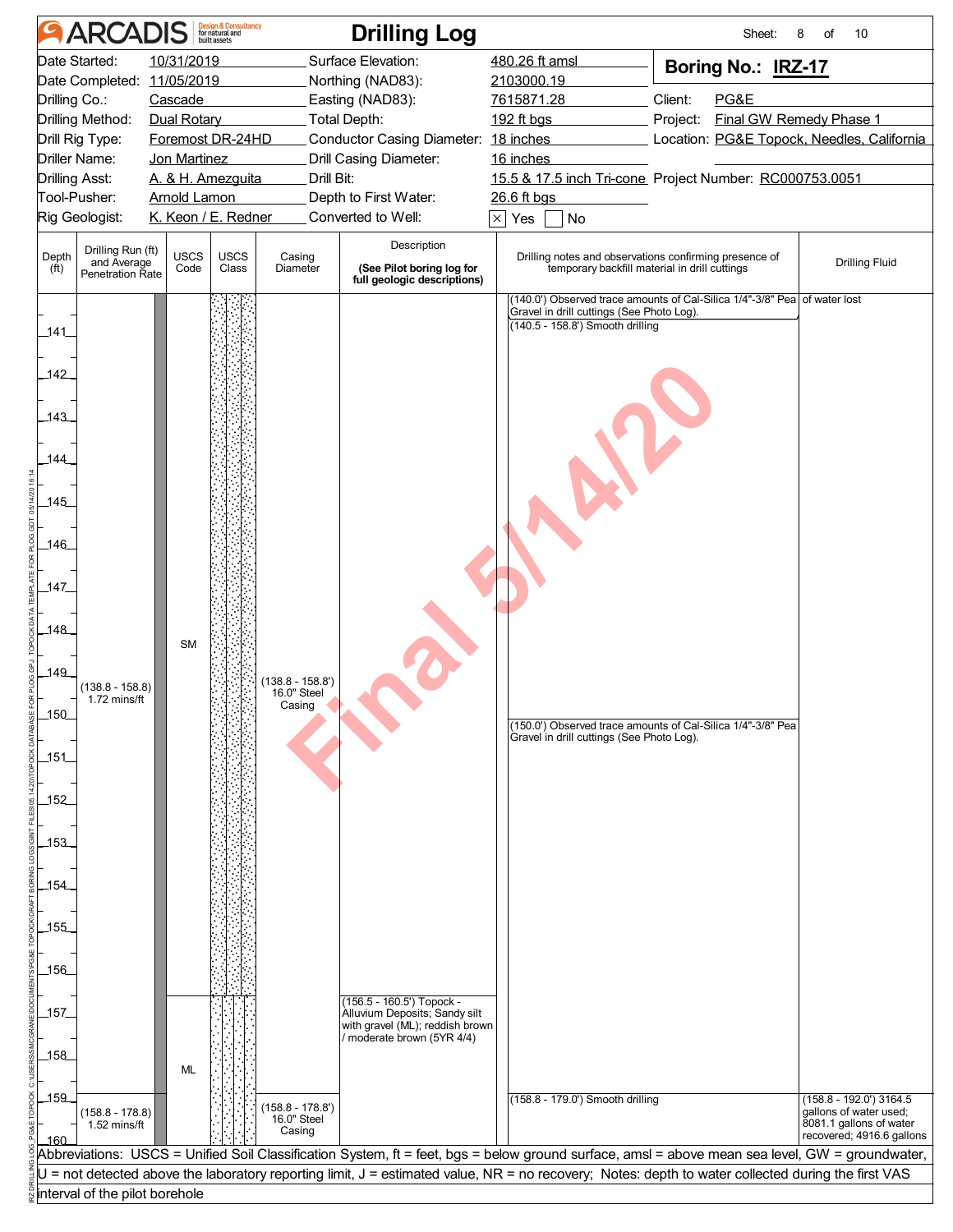